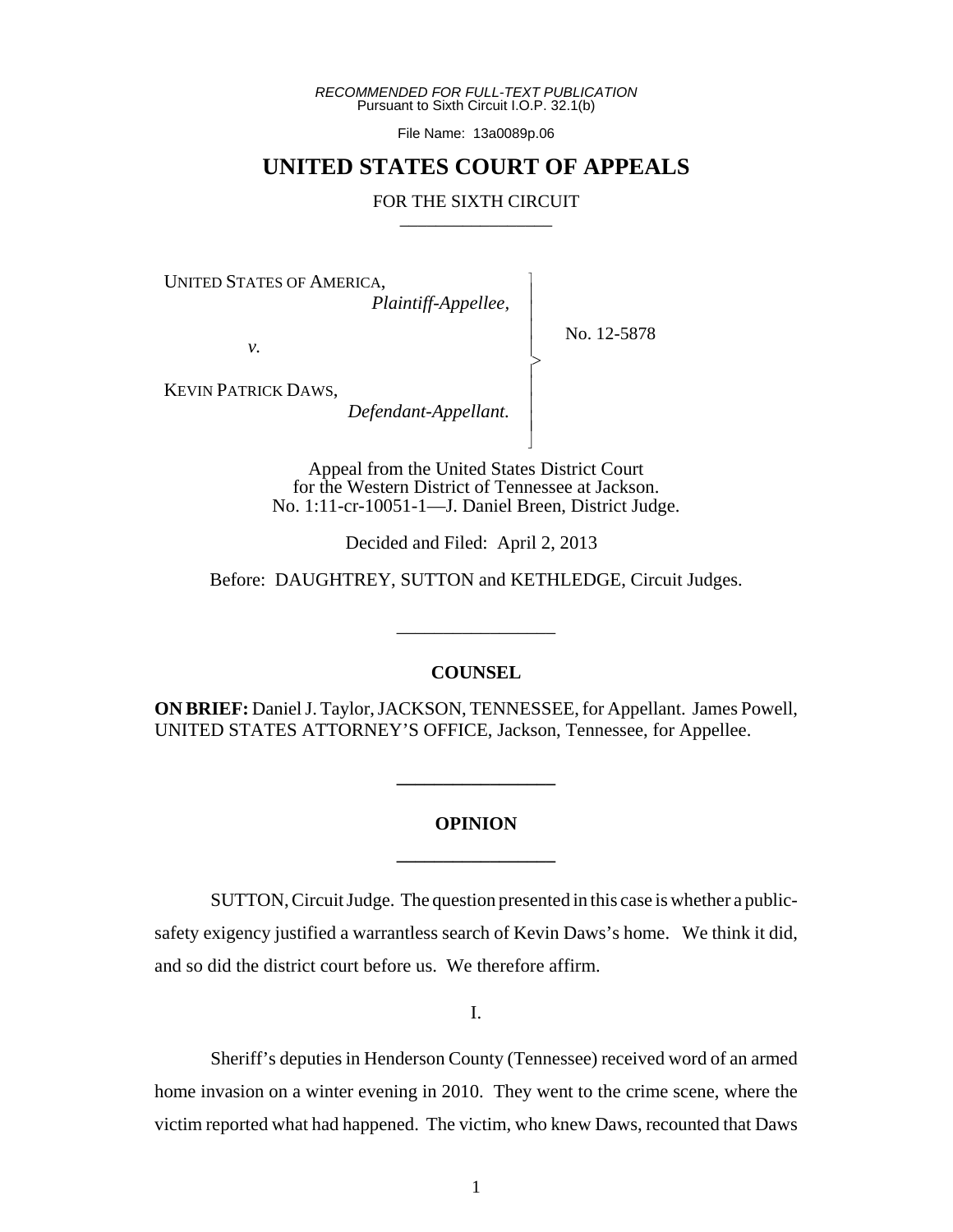had crashed a shotgun barrel through a glass window, then charged into the house. Daws forced the victim to his knees and thrust the gun in his face. Daws took a wad of cash and, before leaving, warned the victim that if he called the police, Daws would "come back and kill him." R.65 at 20–21.

Toward the end of the interview, the officers received a second call about Daws, prompting them to go to another house. That occupant, who also knew Daws, said that Daws and another unnamed man had come over with a bundle of money and a shotgun, asking for a place to hide the weapon. The man refused, turned Daws away and called police, understandably worried that Daws would return to harm him.

The deputies also knew Daws. He had previous convictions for weapons violations, he was a convicted felon, and a neighbor had previously reported him for firing shots in his front yard. One deputy had been a corrections officer in the prison where Daws served time for aggravated burglary after holding a gas station attendant at gunpoint and threatening to kill him. Based on the two incidents and this background information, the deputies resolved to do two things: promptly apprehend Daws and be careful, the last of which prompted them to don body armor, call for backup and approach Daws's rural house quietly.

Upon reaching Daws's house, the deputies saw one of his friends sitting outside on a tree stump. He was crying and, as they approached, the officers overheard him confess to someone on the phone that he and Daws had "done something bad" and were probably going to jail. *Id.* at 25. The deputies apprehended the man, and he told them Daws was inside. The deputies entered the house through an open door and found Daws asleep in the living room. After apprehending him, they performed a protective sweep of the house, which led to the discovery of Daws's shotgun.

Federal prosecutors charged Daws with possession of a firearm and ammunition by a convicted felon. *See* 18 U.S.C. § 922(g). Daws pleaded guilty, and the court sentenced him to 210 months in prison. The plea agreement reserved Daws's right to appeal the district court's denial of his motion to suppress the evidence found in his house.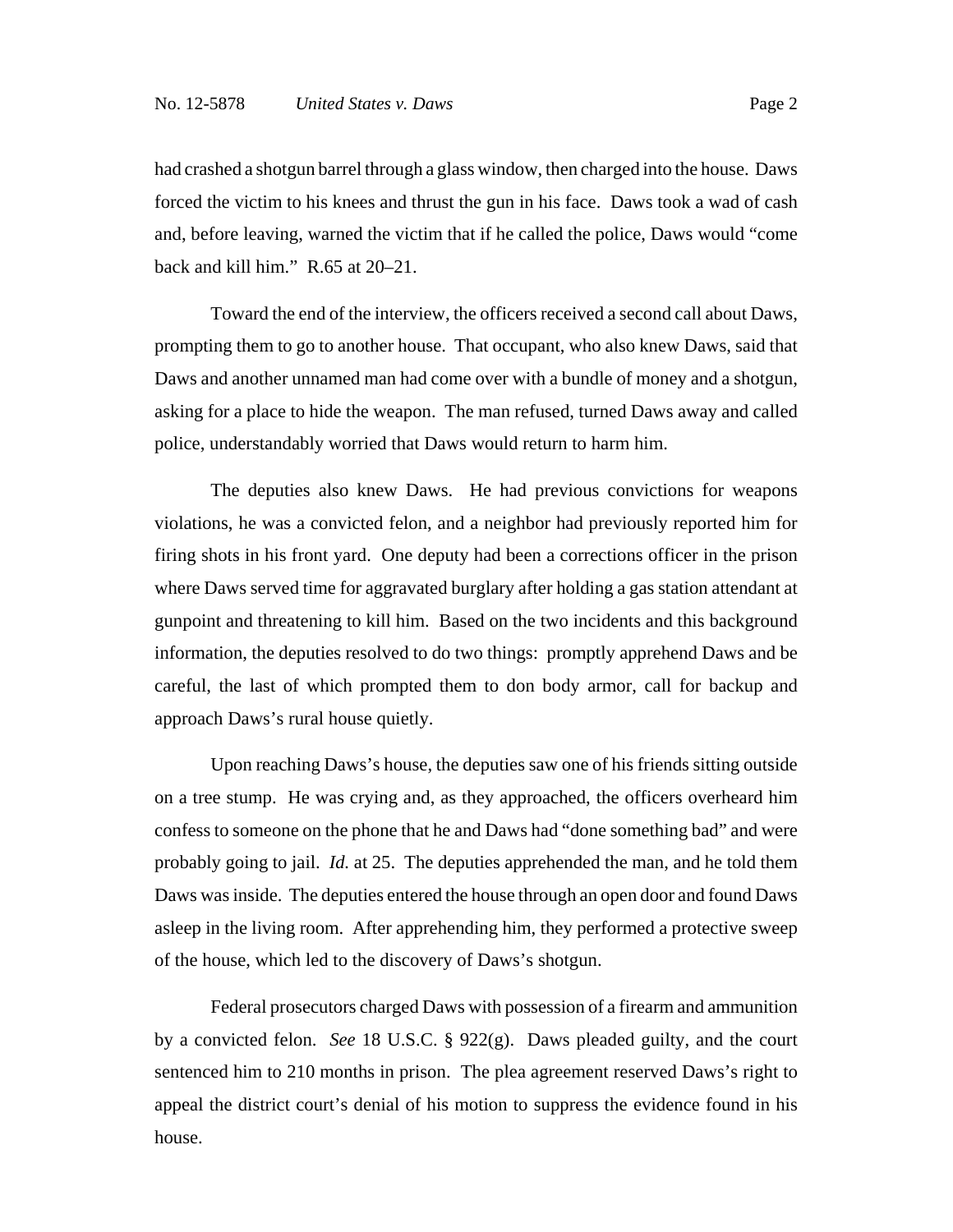II.

The Fourth Amendment prohibits "unreasonable searches and seizures." U.S. Const. amend. IV. Among many other requirements, the guarantee requires police to obtain a warrant before entering a suspect's home unless exigent circumstances justify a reasonable officer's belief that immediate action is necessary. *Brigham City, Utah v. Stuart*, 547 U.S. 398, 403 (2006). As relevant here, an immediate risk of injury to the police or others inside or outside a home justifies a warrantless entry. *Minnesota v. Olson*, 495 U.S. 91, 100 (1990). In assessing that risk, the police must make practical, on-the-spot decisions. The gravity of the crime being investigated, the likelihood that the suspect is armed and the suspect's willingness to use a weapon all factor into the reasonableness equation. *Id.*; *Bing ex rel. Bing v. City of Whitehall, Ohio*, 456 F.3d 555, 564 (6th Cir. 2006). When a district court denies a suppression motion, we "draw all factual inferences in favor of upholding the district court's suppression ruling." *United States v. Panak*, 552 F.3d 462, 465 (6th Cir. 2009).

A confluence of reasonable concerns justified the immediate entry into Daws's home. Daws committed a serious crime: He forced his way into a neighbor's home, the significance of which Daws surely understands given the refuge he now seeks in the sanctity of his own home. Nor was this merely an invasion of the neighbor's privacy: Daws was armed, stuck a gun in the man's face and threatened to use it—then and later. The risk of injury to others escalated as events transpired during the two-hour period between the initial call and the arrest: The deputies received back-to-back reports that Daws was going from house to house threatening people with a shotgun. Nor did Daws make vague threats: He told the robbery victim that he would "come back and kill" the man if he called the police, a condition by then fulfilled, R.65 at 21; and when the second victim refused to hide his shotgun, Daws threatened him too, so much so that the victim was afraid Daws would "come back and hurt him." *Id.* This also was not the deputies' first encounter with Daws: They knew about his extensive criminal history and his proclivity for using guns in threatening and reckless ways. All of this understandably led the officers to go straight to Daws's house to bring an immediate end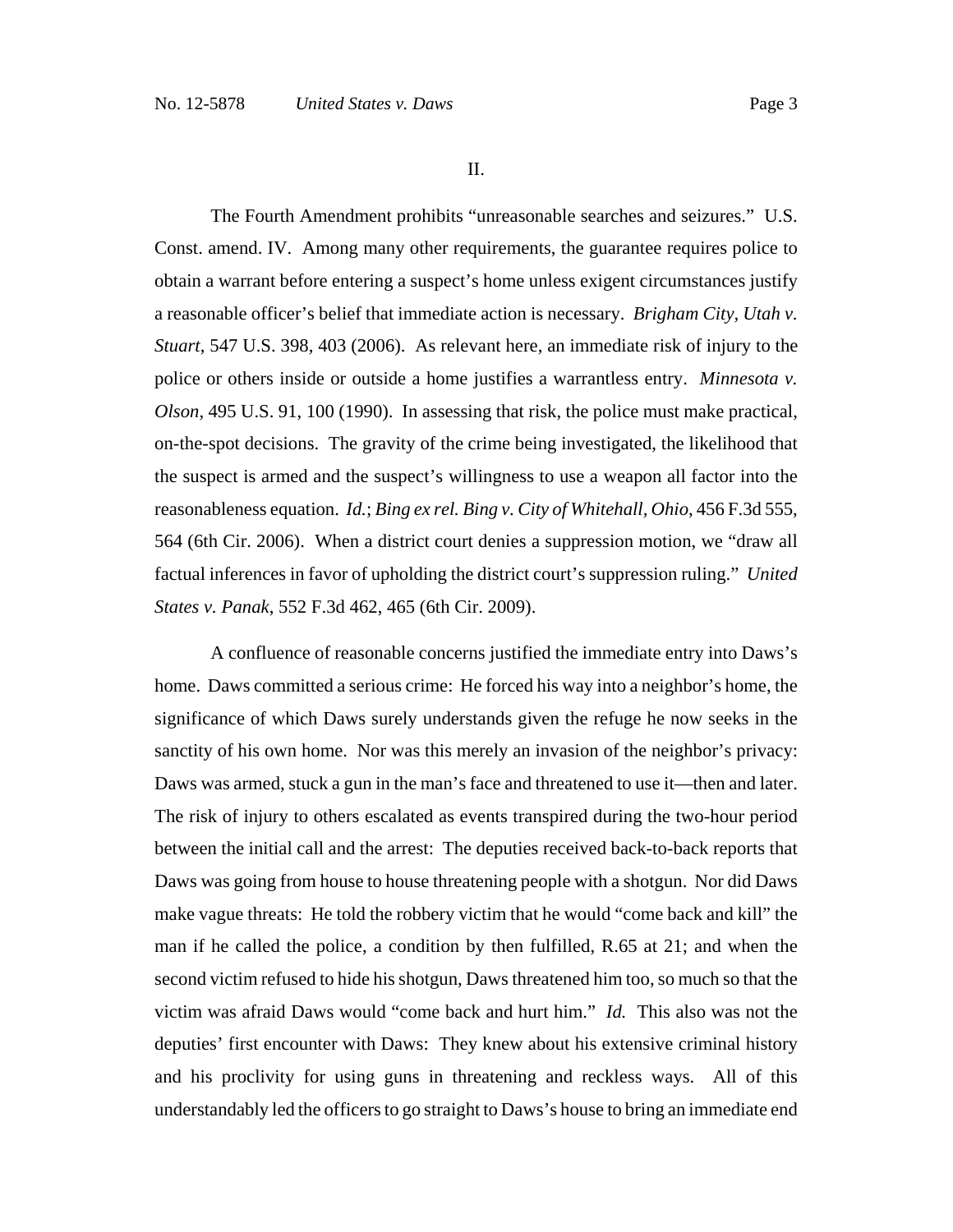to his serial threats and to eliminate the greater risk that he would act on them. When the deputies arrived at Daws's home, they found a man crying on a tree stump and overheard him confess to a crime that would justify jail time for him and Daws. At this point, even the most reticent officer could be forgiven for taking matters into his own hands—and for halting an escalating set of risks.

All things considered, the situation presented a "potential for injury to the officers or others and the need for swift action." *United States v. Huffman*, 461 F.3d 777, 785 (6th Cir. 2006). The necessary delay associated with the alternative—getting a warrant—would have heightened the risk that Daws would act on the threats or make a run for it. The Fourth Amendment does not require police to ignore the real risk of a shootout or of a suspect's escaping and making good on death threats.

Daws offers several rejoinders, all unconvincing. He downplays the seriousness of the night's events, noting that he never fired any shots. The short answer is: not yet and not that day. Officers need not wait until a suspect acts on a threat before taking action. An "exigency exists when officers can demonstrate that a suspect has a willingness to use a weapon." *Bing*, 456 F.3d at 564 (internal quotation marks omitted); *cf. United States v. Bates*, 84 F.3d 790, 795 (6th Cir. 1996) (criminal record and violent reputation justify dispensing with knock and announce). Nor does Daws offer any support for the notion that a report of shots fired is a mandatory minimum of exigent circumstances. Perhaps because it is not true: In many cases, waiting until shots have been fired is another way of waiting too long.

Although shots fired often will themselves trigger exigent circumstances, Daws's actions gave officers comparable reasons to believe they faced an immediate risk. Consider *Bing*, where officers received a report that William Bing had "fired a gun into the air and into the ground near his home." *Bing*, 456 F.3d at 558. Police also knew that Bing had fired shots on a previous occasion and that he was intoxicated. That sufficed to show Bing had "a willingness to use a weapon" and that exigent circumstances justified entry into his home. *Id.* at 564. Daws, sure enough, had not yet fired any shots into the air or the ground that day. But he had used his gun in an armed robbery, aimed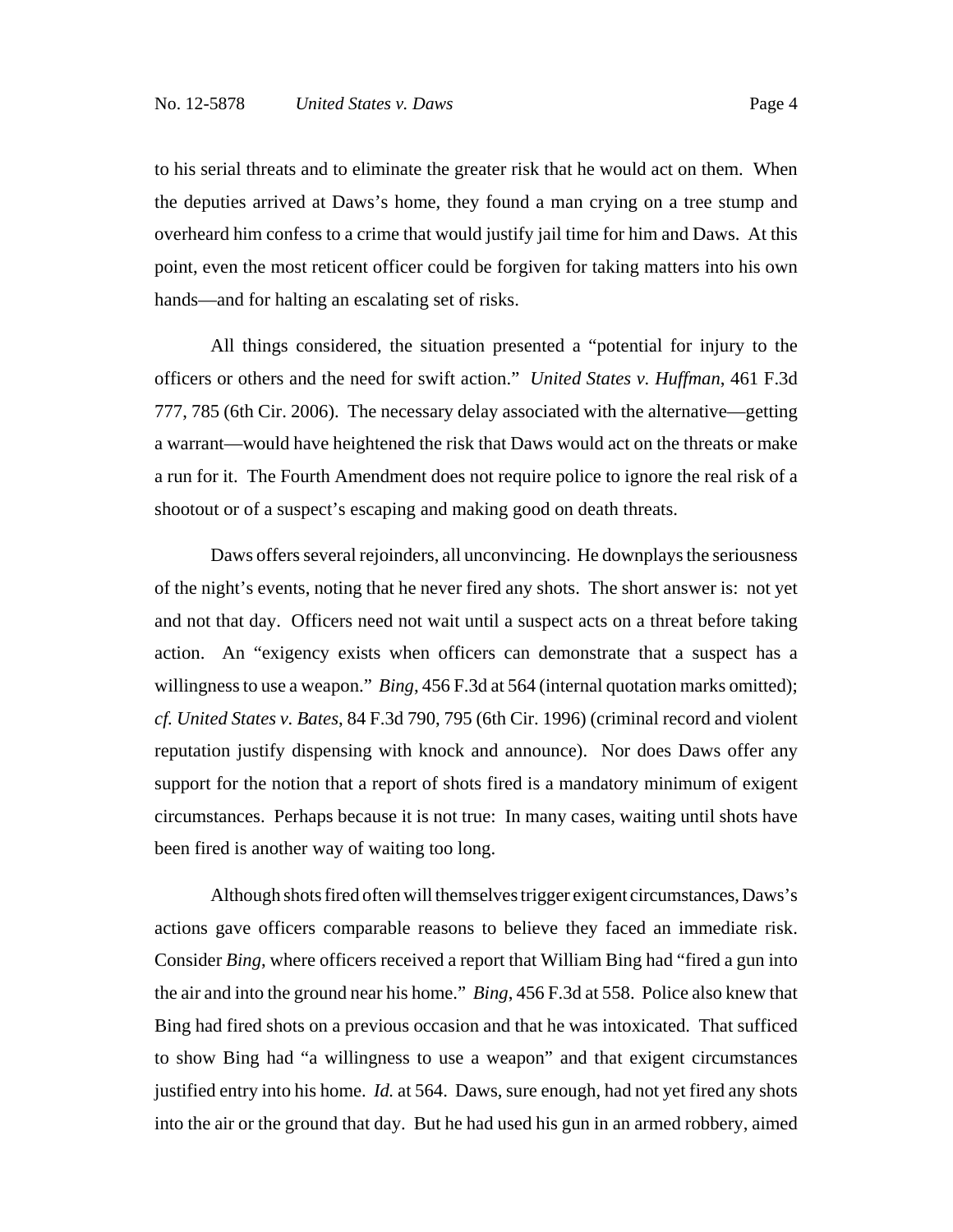it at the victim's face, and threatened to kill him—and had fired random shots from his home before. From where we sit, it is not clear whose actions—Bing's or Daws's—showed a greater willingness to use a weapon in the near term. Neither suspect had yet shot *at* anyone. Yet both presented a serious and immediate risk to the public safety.

The length of time between Daws's robbery and the deputies' search—two hours—does not help Daws either. That is not a long period of time to visit three houses in a rural county in response to two armed encounters and threats. The deputies received the first report at 7 p.m. It took an hour to drive from the sheriff's department across the county to the robbery location. They then went from one house to the next without a break in the action until arriving at Daws's house. What these events may show and what the lapse of two hours (normally) shows is that this was not a hot pursuit, at least not in the classic sense. But that was not the key exigency in this engaged pursuit. The risk was that Daws would come out shooting or escape and seek vengeance, a risk that two hours' time did not extinguish. *See id*. at 565. Daws still had "access to his gun" and an apparent "willingness to fire it." *Id.*

Nor did this rural setting undermine the need to take immediate action. The risk of injury from stray bullets may be greater in urban Nashville than in a Henderson County cornfield. But the deputies reasonably feared more than stray bullets. Just as risky was the possibility that Daws would open fire on the deputies while trying to escape or that, having escaped, he would use the shotgun on the first victim, the second victim or both.

Once the deputies surrounded the house, that too did not eliminate the risk. They had no way of knowing that Daws was asleep. So far as they knew, he was loading his gun and preparing for a confrontation. For that matter, until the deputies entered the house, they could not confirm the truth of the crying man's statement that Daws was in the house. He was after all Daws's accomplice, and for all the deputies knew Daws had already left the home in search of one or the other victims. Daws's actions throughout the night, coupled with his prior criminal history, justified a belief that Daws was